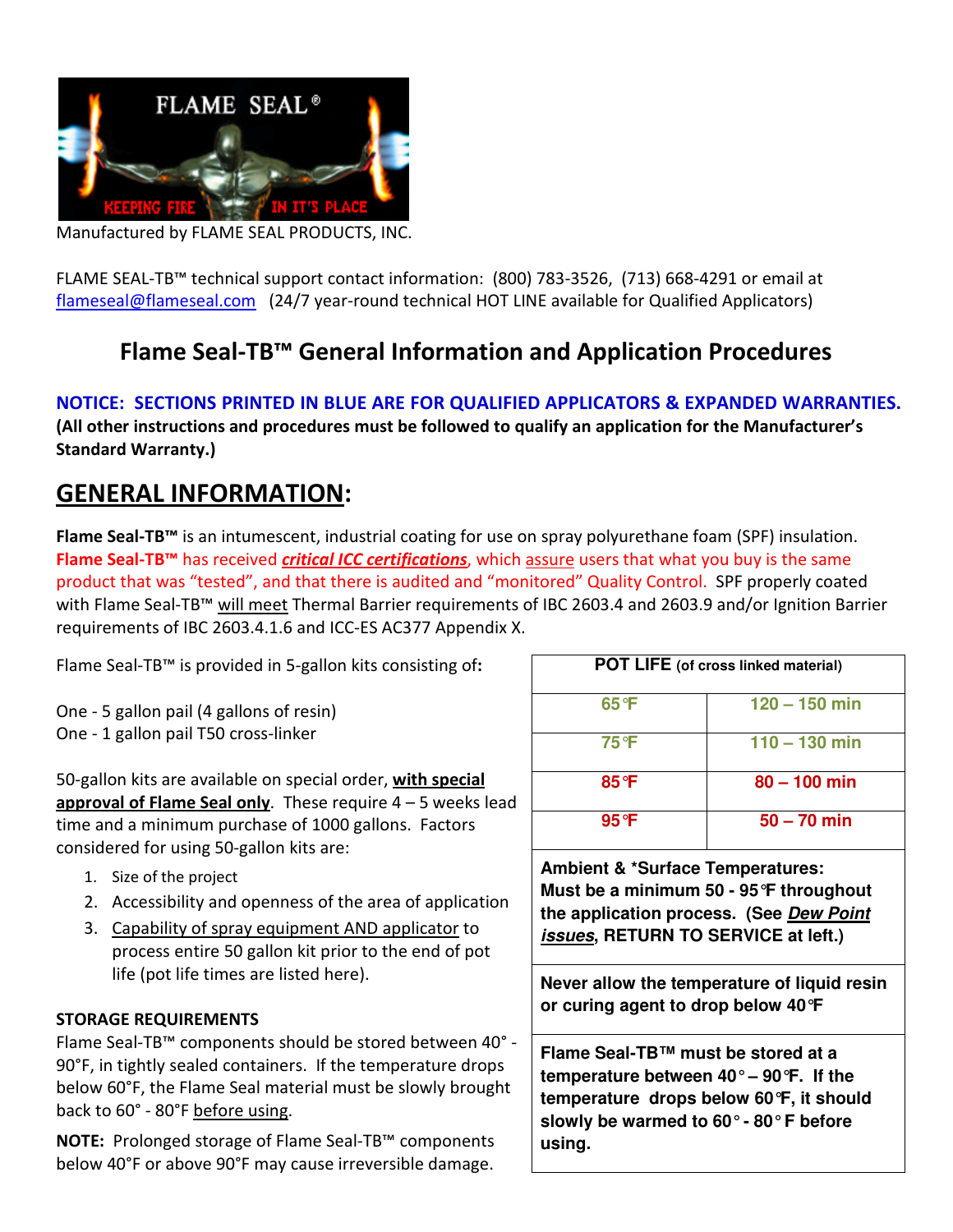#### RETURN TO SERVICE & CURE TIME:

In accord with commonly accepted coating practices, the foam \*SURFACE temperature must be at least 5**°**F above the *Dew Point* during application, as well as during the cure period. \*MAXIMUM HUMIDITY = 85%. (see attached "Dew Point Calculation Chart"). Based on this, the RETURN TO SERVICE times are: 80°F or above: 18-24 hours.

- 60 80°F: 24-36 hours.
- 50 60°F: 36-48 hours.
- Freezers: 4-7 days (See "FREEZING" below)

### Return to Service means dry to touch and moderate contact. CURE TIME is 48 hours or more.

NOTE: There are three phases: Return to Service (OK for contact), Cure Time (dry 100% solid), Full cure (washable).

## \*MAX Humidity during APPLICATION = 85%. During the CURE PERIOD, Humidity must not exceed 85% more than 4 hours / day. If such occurs on any given day, the cure period must be extended by 24 hours.

#### WASHING

Flame Seal-TB™ has cured enough to lightly wash with "wet soft rag or sponge" (1-2 passes, no scrubbing), after 4 weeks of curing under proper conditions as stipulated in these instructions (all surfaces at least 5° above the dew point, ventilation & air movement)

Flame Seal-TB™ has cured enough for intermittent, light water exposure after 3 months of curing with all surfaces at least 5° above the dew point. (This may take longer with variations in dew point conditions.) Only light mist or moderate pressure (tap) dispersed cold water (wide spray pattern) may be used to clean this coating. The spray pattern must be at least 24" wide and must be moving at all times. DO NOT FOCUS ON ONE SPOT FOR MORE THAN A FEW SECONDS AT A TIME. If heavy dirt does not come off with these methods, use dispersed cold water (24"+ spray pattern) to remove loose dirt, then wipe stubborn areas with wet sponge type apparatus, then, rinse again with mist or dispersed cold water, and let air dry. Do not dry with cloth or sponges. If there is a need to force a quicker dry, use warm, dry moving air (convection).

## IMPORTANT NOTE: DO NOT CLEAN WITH CONCENTRATED HOSE STREAM, FOCUSED NOZZLES, HIGH PRESSURE WASHERS, HOT WATER OR STEAM CLEANERS.

#### IN-SERVICE REQUIREMENTS

#### WATER EXPOSURE

Flame Seal-TB™ is an interior product. DO NOT immerse or expose to any environment in which the surface is wet continuously. (This includes condensation caused by interior conditions whereby surfaces temperatures are at or below the Dew Point much of the time.) Occasional exposure to moisture (including cleaning procedures) is allowed.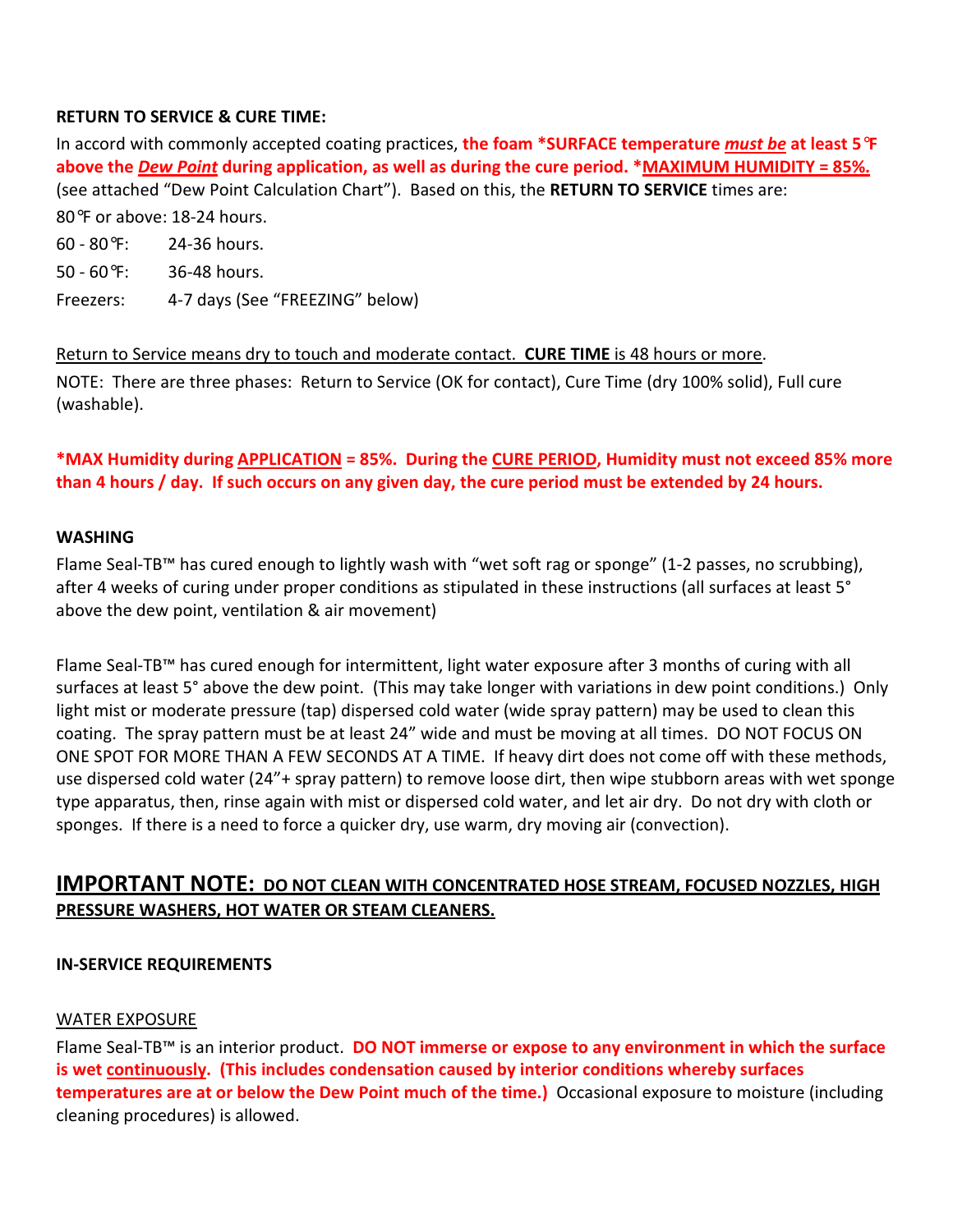#### NOTE: CONDITIONS THAT MAY KEEP SURFACES WET CONTINUOUSLY REQUIRE A WEATHER PROOF TOP COAT TO BE APPLIED OVER THE FLAME SEAL-TB™.

#### VENTILATION

Flame Seal-TB™ may be applied on SPUF insulation in any interior space, so long as there is a ventilation system in place (HVAC, power ventilators, turbines, ridge vents, gable vents, attic fan, etc.).

\*\*FOR "QUALIFIED" APPLICATORS & EXPANDED WARRANTY: Flame Seal-TB™ may be applied on SPUF insulation in any interior space that maintains ventilation that meets the requirements of Chapter 4 of the International Mechanical Code (IMC), in accord with acceptable building practices. If it is unclear which IMC code applies, Flame Seal Products' default (minimum) requirement is 0.12 CFM/FT².

#### AIR MOVEMENT DURING APPLICATION & CURE

To facilitate a proper cure, there must be air movement in the application area during the application and cure period. In mid-to-high humidity conditions (70% or higher), extra care must be taken to ensure there is detectable air movement, especially over *all ceiling* SPUF surfaces during the application AND curing period. Air at the ceiling that is absolutely STILL OR STAGNANT is not permissible. If any areas are doubtful, portable auxiliary fans should be used during application and cure periods to assure air movement.

\*EXTREME CONDITIONS - HUMIDITY / MOISTURE: When applying Flame Seal-TB™ in areas with extremely high humidity and/or moisture conditions during application and curing (examples: ceilings directly over equipment that generates steam that is not fully vented, or over anything that generates a high volume of water vapor): In addition to the above requirements, there must be high volume, continuous air movement that will visibly move a 1" x 18" strip of cotton fabric held vertically near the ceiling. Check this in several locations. Auxiliary fans may need to be placed in the work area during application and cure periods. (NOTE: The planned procedures for these extreme job conditions must be approved by Flame Seal Products, Inc. before proceeding to maintain manufacture's warranties.)

\*\*FOR "QUALIFIED" APPLICATORS & EXPANDED WARRANTY: FIELD MONITORS FOR EXTREME HUMIDTY / MOISTURE APPLICATIONS: Place 1" x 18" strips of cotton fabric, hung at the ceiling level, one strip for every 400 sq. ft. (20'x20') of ceiling area. There must be visible movement of every strip in the application area for the duration of the applicable cure period. For large jobs this must be done section by section, monitoring air movement after application is complete on each section. All areas to be sprayed must adhere to this rule to maintain the Expanded Warranty.

# \*\*FREEZING - FOR "QUALIFIED" APPLICATORS ONLY (+ EXPANDED WARRANTY.)

Flame Seal-TB™ may be applied in cold storage or freezer units ONLY by a "Qualified Applicator" who has completed Flame Seal's LEVEL THREE Qualified Applicator Training Program.

If Flame Seal-TB™ is applied in areas that will freeze (inside freezer units), the product must be allowed to fully cure FOR A MINIMUM OF 4 DAYS in accord with these Instructions: SPF surface temperatures must be between 60°F - 90°F. Air temperatures must be between 50°F - 90°F. The application must cease if any of these temperatures do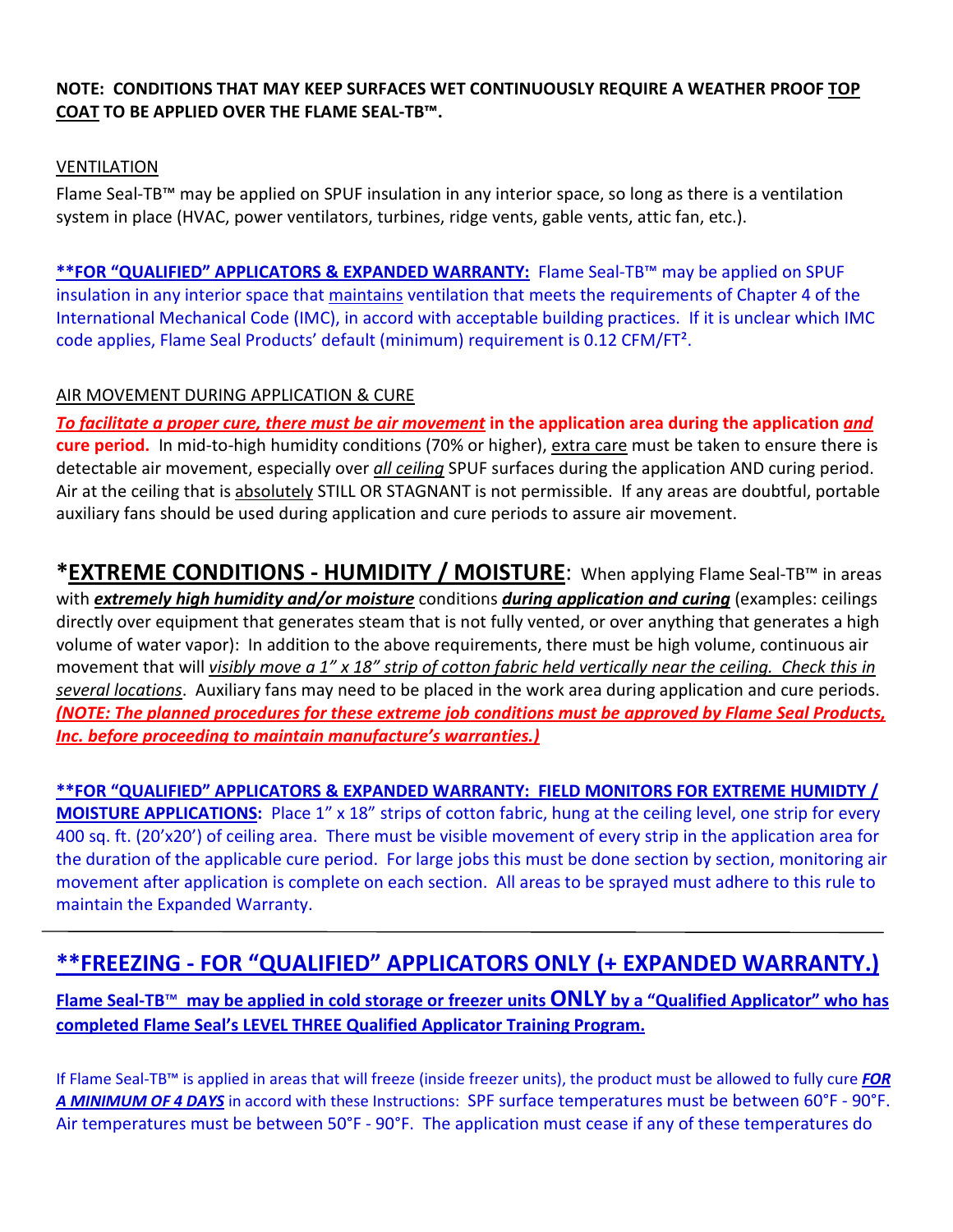not remain within these ranges. Maintain APPLICATION LEVEL ventilation & air movement, zero water exposure, and Always Follow the Dew Point rule:

"In accord with commonly accepted coating practices, the foam \*SURFACE temperature must be at least 5  $\mathcal F$  above the Dew Point during application, as well as during the cure period. (see attached "Dew Point Calculation Chart")."

## \*\*DO NOT ALLOW THE COATED SURFACES TO FREEZE PRIOR TO THE END OF THIS CURE PERIOD, OR WITHOUT ADHERING TO THESE REQUIRED CONDITIONS.

\*\*NOTICE: For Freezers that will experience "warm / freeze" cycles on a regular basis, the above cure period must be extended to 7 days.

\*\*WARNING: THE CLIENT MUST BE NOTIFIED THAT ANY "WARM/FREEZE" PROCESS MUST NOT INCLUDE WARMING BY OPENING DOORS TO EXPOSE THE SPACE TO OUTSIDE AIR, AS THIS CAN CREATE EXCESSIVE CONDENSATION. ELECTRIC OR VENTED GAS HEATERS MUST BE USED AS THE SPECIFIED PROCEDURE FOR WARMING A FREEZER UNIT.

### COVERAGE RATES:

- Thermal Barrier Applied at 25 wet mils (18 dry mils):
	- Coverage of 65 sq. ft. per gallon or 1.6 gallons per 100 sq. ft. on foam with average, moderately smooth surface profile\*
	- Cross linked Flame Seal-TB™ is formulated to hang on a vertical surface @ 25 mils. More than 25 mils may cause product to sag, less than 25 mils may not hide the foam surface color.

**NOTICE: For Thermal Barrier applications on 0.5 lb open cell SPF insulation, the recommended coverage rate is 30 wet mils, in accord with test results. This equates to 21 dry mils, 54 sq. ft. per gallon, or 1.85 gallons per 100 sq. ft. on foam with an average, moderately smooth surface profile\*** 

- Ignition Barrier Applied at 4-12 wet mils (3-7 dry mils), depending on the SPF brand (see >NOTE):
	- Coverage of 125 sq. ft. per gallon or 0.64 gallons per 100 sq. ft. on foam with average, smooth surface profile\*

\* Rough foam surfaces will require more product and should be accounted for when calculating the amount of needed material.

>NOTE: Coverage rates vary with each SPF manufacturer's test reports. At the time of this writing, the range of specified coating thickness for Ignition Barrier work is 4-12 wet mils.

# APPLICATION EQUIPMENT REQUIREMENTS FOR FLAME SEAL-TB™

IMPORTANT NOTE: Flame Seal-TB is a specialized fire protection coating, and is NOT a paint! EVERY component of Flame Seal-TB is a Fire Retardant, and contains NO flammable latex binders (that's why it is so superior!). As a result, it is a LOW pH coating, and will react with any HIGH pH material. (MOST paints are HIGH pH.) THEREFORE, we recommend dedicated spray guns, hoses and pump\* for "perfect" results every time. If not feasible, then extra care must be taken to THOROUGHLY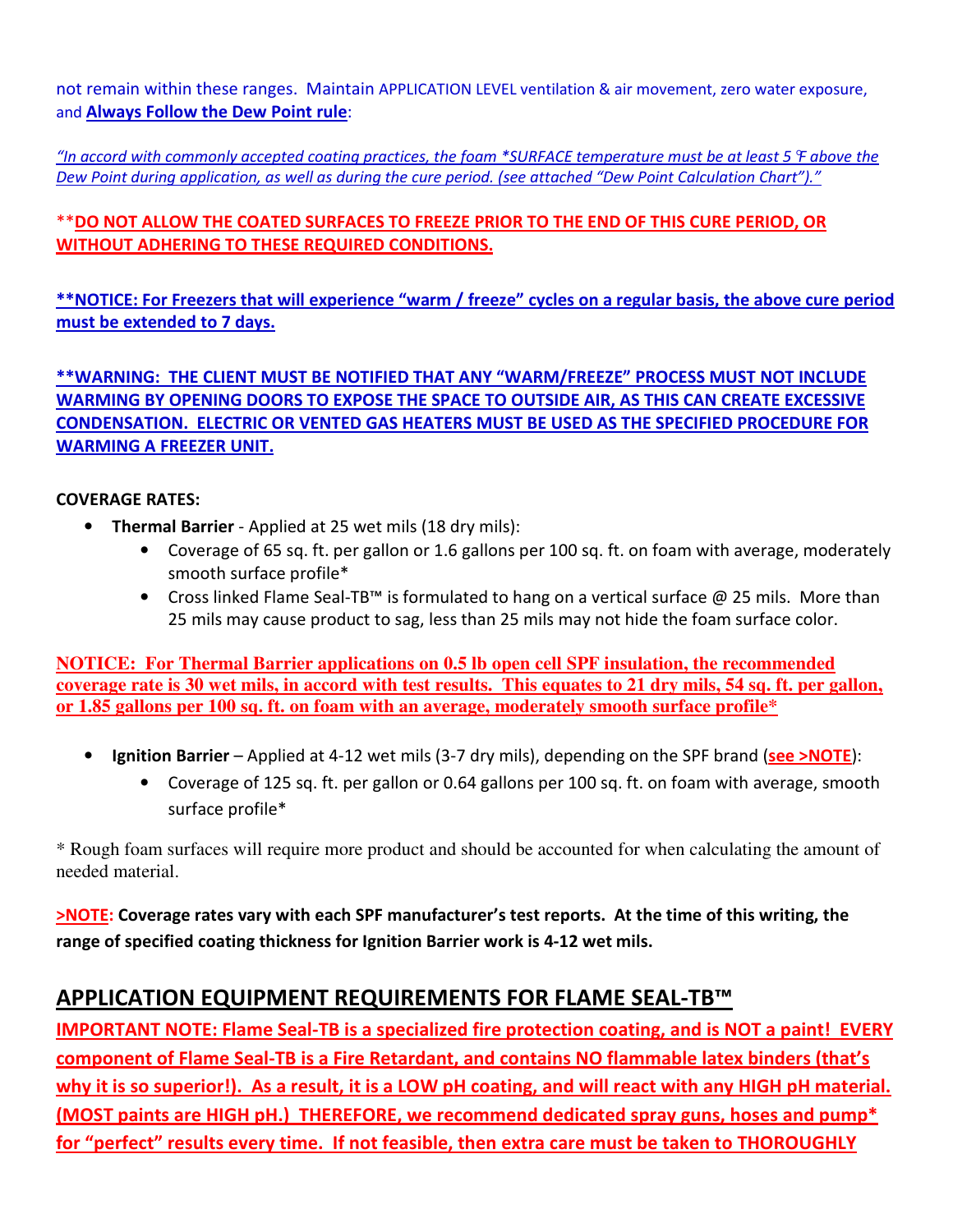clean the spray equipment (guns, hoses and pumps) to remove ALL contaminants (high pH) such as latex or other coatings. IF YOU DO NOT DO THIS, FLAME SEAL-TB MIGHT SOFTEN AND LOOSEN OLD RESIDUES INSIDE THE SYSTEM, WHICH CAN CAUSE CLOGGING OF YOUR SPRAY GUN. (The Flame Seal-TB is, in effect, trying to "clean" out your system!)

Most common airless paint equipment will work with Flame Seal-TB. The size and power of the spray equipment is determined by the size of the job and total length of hoses.

The minimum requirements: (this will work well, but only for small jobs, as the pace will be slow)

- 3/4 HP Electric Motor (or)
- 1 HP Gas powered
- Output capability of 0.4 gallons per minute with 2000+ PSI (dynamic) at the gun
- RAC tip size .021 .031 determined by paint pump capability and desired spray pattern.

NOTE: Do not use a spray tip with a diffuser. Remove paint strainers from the spray pump and gun, as they may restrict the flow of Flame Seal product. Flame Seal-TB™ is pre-strained through an 80 mesh filter.

## \*If you cannot dedicate a pump to this product, make sure it is as clean as possible every time you use your dedicated guns and hoses!

## RECOMMENDED PERSONAL PROTECTIVE EQUIPMENT (PPE):

- A "Fresh Air System" is recommended for applications in areas without adequate ventilation
- An Organic Vapor Cartridge Respirator is recommended for applications in well ventilated areas i.e., 3M-5201 Organic Vapor Assembly
- Safety Glasses
- Gloves
- Protective Coveralls

# APPLICATION PROCEDURES:

## CONDITIONS TO PROCEED WITH APPLICATION

Before beginning an application, make sure the conditions meet all requirements of these INSTRUCTIONS, as:

- All surfaces to be coated are clean and dry.
- All equipment for application and clean-up is on site, and as specified in these instructions.
- The Temperature of all Flame Seal-TB™ and T50-TB to be used is between 60 80°F.
- The Temperature of all surfaces to be coated is at least 5 °F ABOVE the dew point (see attached chart).
- MAXIMUM HUMIDITY AT THE TIME OF APPLICATON = 85%
- The above temperatures, including coating components and surfaces will remain in spec throughout the day.
- The surfaces will remain at least 5**°**F above the dew point for a minimum of 48 hours after application.

## *\*\*NOTE: For Freezers / Freeze applications, this period will be 4-7 days. (See "FREEZING" section)*

- The spray area meets minimum ventilation and air movement in accord with these instructions.
- \*If application is in high humidity area, additional air movement is required. See "AIR MOVEMENT" section.

## BLENDING AND MIXING PROCEDURES: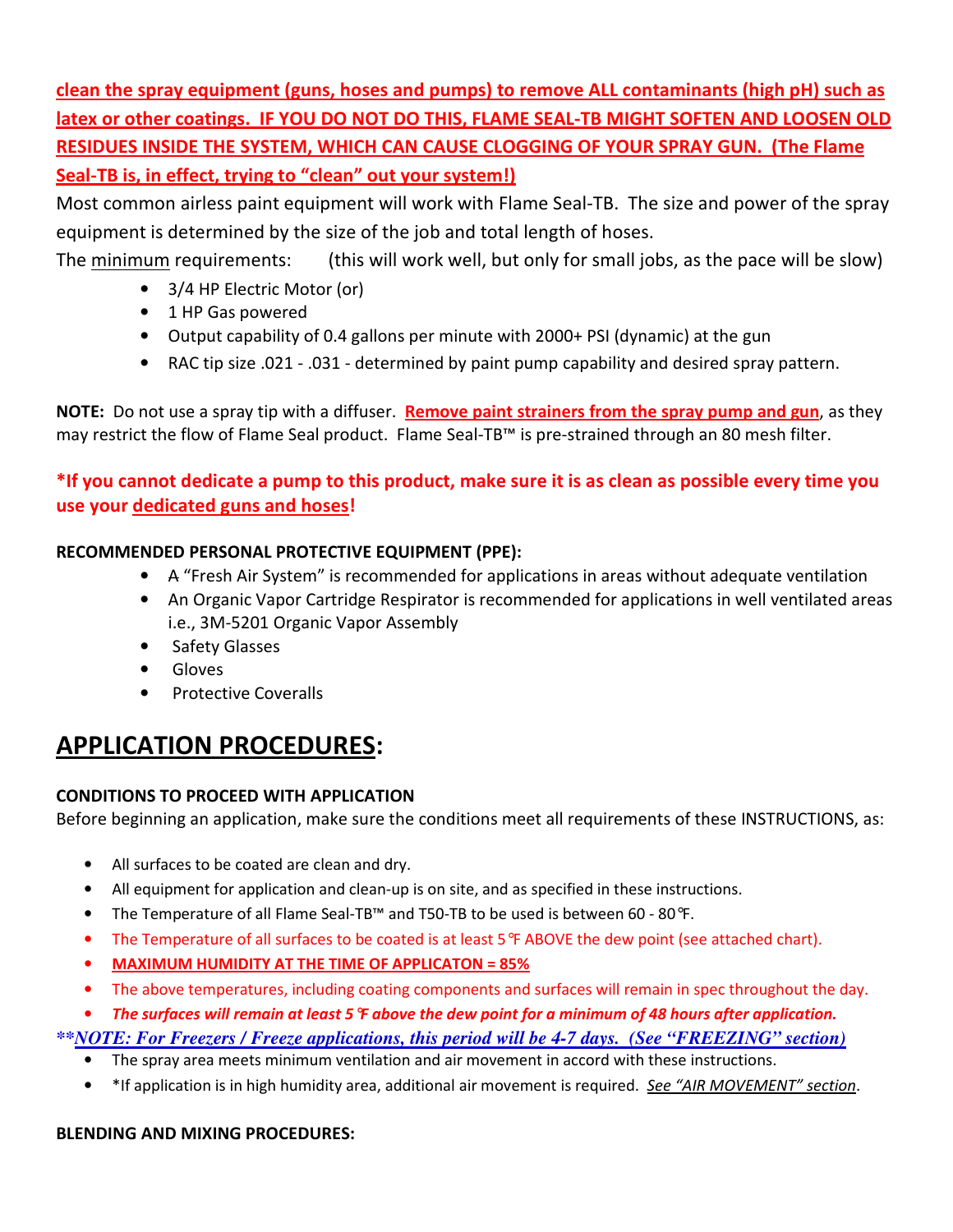Prior to starting the mixing and blending process, Flame Seal-TB<sup>™</sup> components must be a minimum temperature of 60°F and maximum 90°F. SPF surface temperatures must also be between 60°F - 90°F. Air temperatures must be between 50°F - 90°F. The application must cease if any of these temperatures do not remain within these ranges. Always Follow the Dew Point rule:

"In accord with commonly accepted coating practices, the foam \*SURFACE temperature must be at least 5  $\mathcal F$  above the Dew Point during application, as well as during the cure period. (see attached "Dew Point Calculation Chart")."

Upon opening the Flame Seal-TB™ resin container, you may notice a spongy top layer. This is normal, and will mix into the liquid easily.

- 1. Mix Flame Seal-TB™ resin thoroughly until mixture is homogenous until there are no spongy pieces larger than ¼" diameter, and the mix looks smooth. DO NOT DRAW EXCESSIVE AIR INTO THE MIX, AS BUBBLES MAY CAUSE PROBLEMS WHEN SPRAYING. (Use an "aggressive" drill mixer, designed for 5 gallon pails, with a ½" chuck drill motor and mix at 600 – 800 rpm. Spin in direction that pulls the liquid UP. DO NOT use a cordless drill motor.)
- 2. Shake the one gallon jug of T50-TB Cross Linker for a few seconds prior to adding to the Resin. The T50-TB may be slightly thicker near the bottom of pail, so be sure to do this. (Unless it is being used (poured), T50-TB must always be kept sealed.)
- *3.* Add the T50-TB Cross Linker to the resin and mix with the same mixer used in step #1. Mix for approximately one minute, or until thoroughly mixed. Avoid drawing air into the mixture while stirring. T50-TB Cross Linker adds instant viscosity and body to the mixture. Once the Cross Linker is added and mixed in, the mixture's pot life begins. **DO NOT** stir or mix further as it may shorten the pot life of the mixture. (NOTE: If the mixture is left still for a time, and spraying becomes difficult, stir or agitate for a few seconds to restore proper viscosity for continued spraying.)
- \*NOTE: It is crucial that the mixture is not under mixed, which could result in an uneven mixture, causing incomplete curing in some areas.
	- 4. Verify the mixture temperature with a thermometer. The temperature of the mixture will determine pot-life as indicated on the resin pail label.

## APPLICATION PROCEDURES:

1. Spray Application:

Spray in a cross hatch pattern to achieve 25 wet mils coverage on vertical surfaces. 25 wet mils (.017 - .018) coverage will provide a 15 minute thermal barrier. 12 wet mils (.007 - .008) coverage will provide an ignition barrier.

- An ignition barrier application requires one coat of 4-12 mils. (depending on the Brand and tests)
- A thermal barrier application requires one 25 mil coat on vertical surfaces. Ceilings require two thin coats that add up to 25 wet mils. (Ex: First coat = 10 mils, Second coat = 15 mils).

**NOTE:** Product is designed to 'hang' on a vertical surface at 25 wet mils. Anything greater than 25 wet mils may sag or run.

- 2. \*Roller Application:
	- Vertical surfaces: Apply in two coats using 3/8" nap roller. Allow 6 10 hours dry time between coats.
	- Overhead surfaces: Apply in two coats using 3/8" nap roller. Allow 6 10 hours dry time between coats.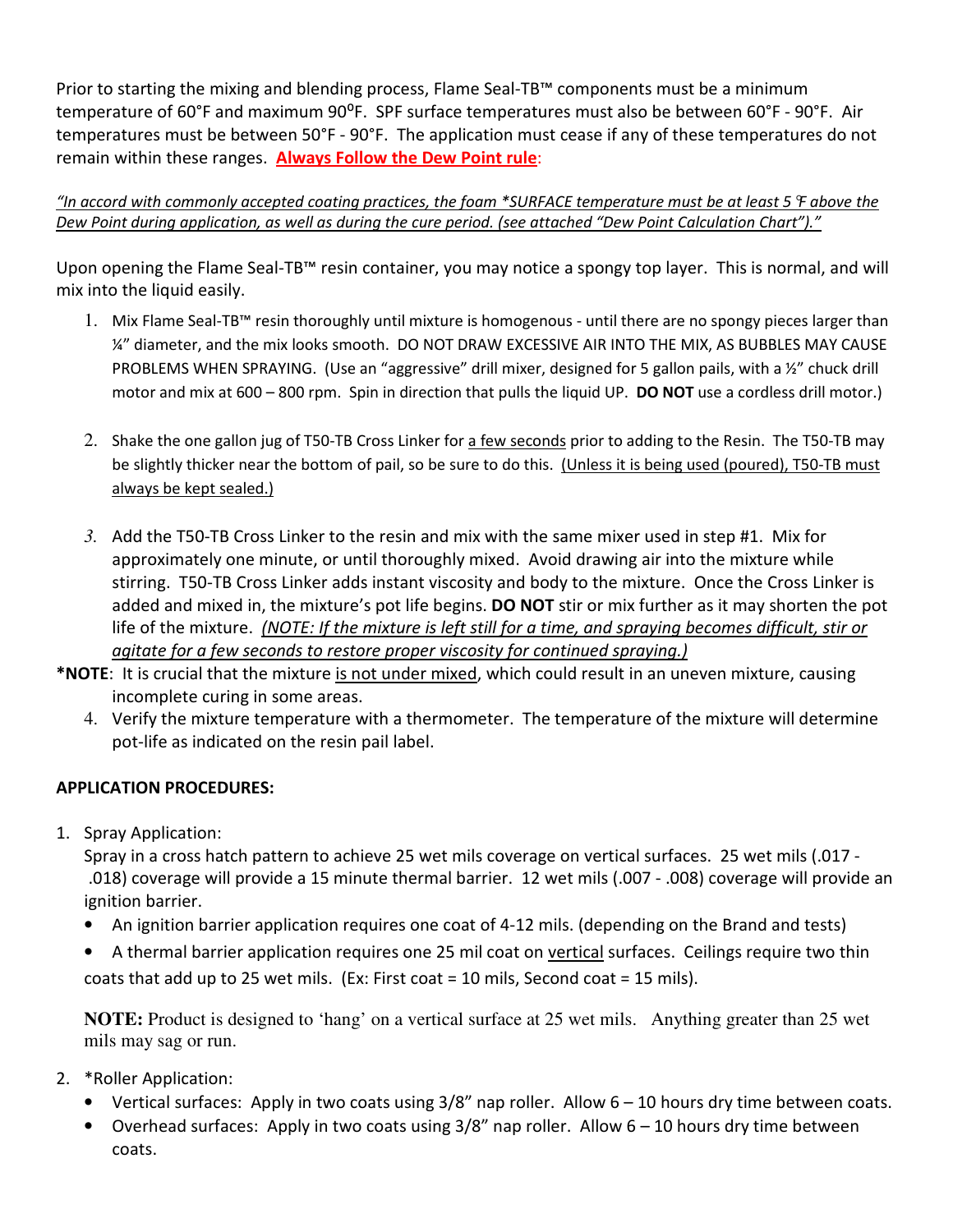\*NOTE: Roller *application of Flame Seal-TB™ is difficult and is not recommended*. Whenever possible, apply with airless spray equipment. Manufacturer recommends roller application only for small jobs or difficult to reach areas where spraying would be difficult, or overspray would be a problem.

### SPRAY EQUIPMENT CLEANING PROCEDURES:

After each use, you can clean the equipment quickly and easily with HOT SOAPY WATER as follows:

- 1. Use a 1 tablespoon of non-Ionic soap such as Dawn detergent in 4-5 gallons of hot water.
- 2. Use water from a hot water tap. (at least 110 degrees F for best results)
- 3. Use a standard or infrared thermometer to verify water temperature.
- 4. Flush out the pump system, hoses and guns until water runs clear.

Note: If a water heater is not available, and water is cold, it is best to heat 2-3 gallons of water to get the equipment well cleaned. If only COLD water is available, it is recommended that a hot water flush be performed upon return to the Contractor's facility to get maximum cleaning of the equipment.

### TINT / PIGMENT

Flame Seal Products, Inc. has not yet completed third party certifications for the use of tints or pigments, but has successfully tested black pigment internally that allows for shades of gray and very dark gray (almost black) coloring of the coating. Due to these test results, Flame Seal will supply (upon request) a letter of recommendation based on these tests. However, the client must seek approval from local code officials before using gray / black colors on any project.

### TOP COATS

Flame Seal Products, Inc. has not yet completed third party certifications for the use of Top Coats yet, but has tested a number of coatings internally and has proven their efficacy. Due to these test results, Flame Seal will supply (upon request) a letter of recommendation based on these tests. However, the client must seek approval from local code officials before using top coats over Flame Seal-TB on any project

## \*AIR MOVEMENT / DEW POINT / HIGH HUMIDITY INSTRUCTIONS

\*\*QUALIFIED APPLICATORS / EXPANDED WARRANTY (in blue print)

## **WARRANTY**

FLAME SEAL-TB IS GUARANTEED TO PERFORM ITS FIRE RETARDANT FUNCTION AS REPRESENTED BY THIRD PARTY TESTS, IF APPLIED ACCORDING TO MANUFACTURER'S PUBLISHED INSTRUCTIONS. PRODUCTS MAY NOT BE DILUTED OR ALTERED PRIOR TO USE.

There are \*no other warrantees either expressed or implied since Flame Seal Products, Inc. cannot control the actual application of the products. Users must determine usability and suitability for their particular requirements, as well as compatibility with the exact materials to be treated or coated.

\*Exception: An Expanded Warranty applies to applications of Flame Seal-TB by Qualified Applicators trained by Flame Seal Products, Inc. via it QAP training program. Said Qualified Applicators are documented and listed in Flame Seal's QAP records. (Expanded Warranty documents available upon request, or from a local Qualified Applicator.)